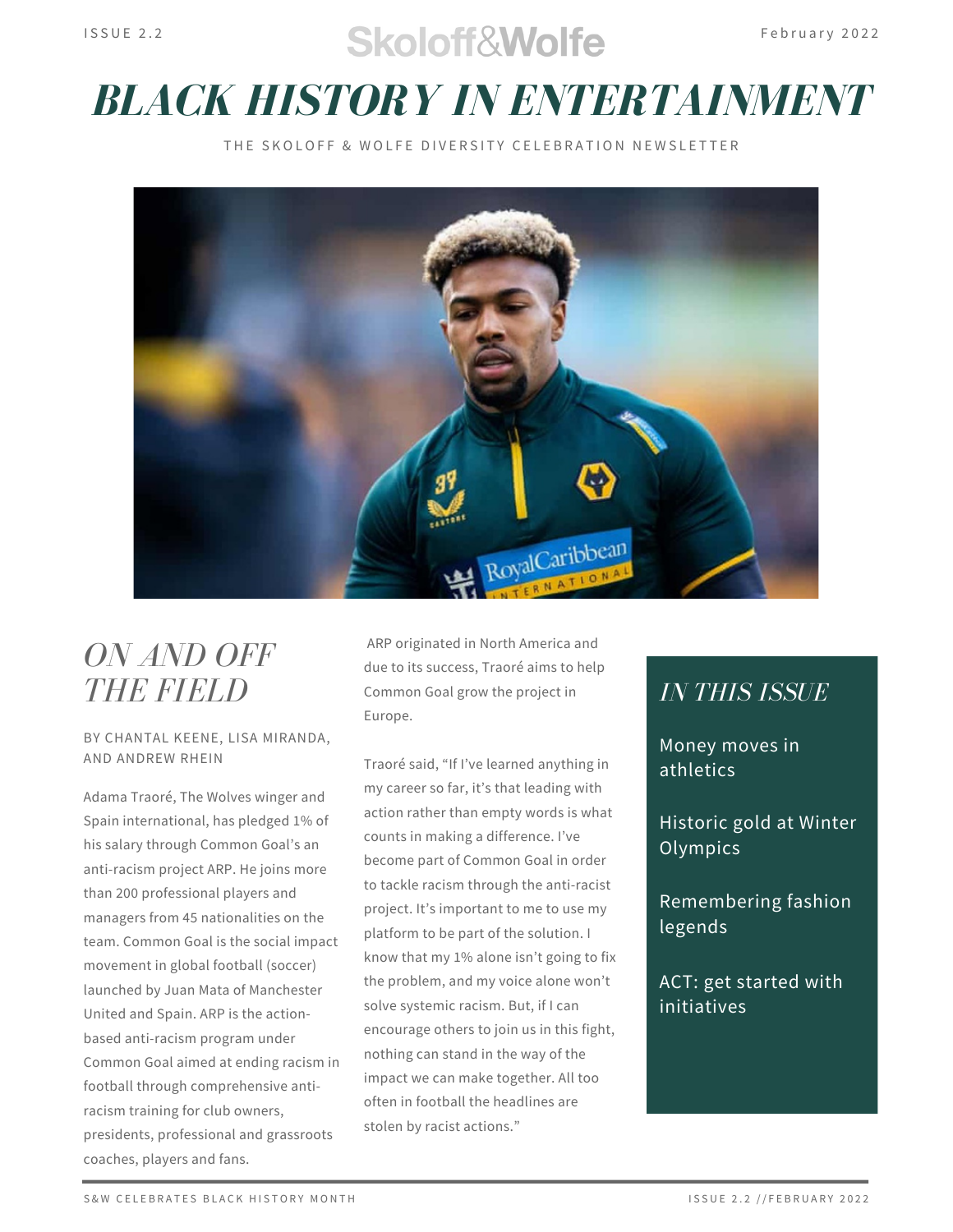

## *GIRLS IN GOLD*

Erin Jackson, representing the United States, has made her mark on history by becoming the first Black woman to win a speedskating medal at the Winter Olympics. The 29-year-old was a former inline and roller derby skater who switched to the ice before the 2018 Pyeongchang Olympics. Erin's road to this year's Olympics wasn't a smooth one as she almost did not make the Olympic team. She joins fellow American, Shani Davis, as the only Black athletes to win long-track speedskating medals at the Olympics. Her gold medal is a beautiful victory and reward for her hard work.

# *REMEMBERING ICONS*

This year, we had to say farewell to some of the most influential and groundbreaking pioneers in fashion and entertainment, such as Virgil Abloh, André Leon Talley and Sidney Poitier.

Virgil Abloh, 41, was a barrier-breaking Black designer and artistic director of Louis Vuitton men's wear since 2018. He was also the founder of his own brand, Off-White. Virgil not only transformed what consumers wanted to wear, but what brands wanted in a designer, re-defining "fashion". To Virgil, clothes were totems of identity that connected art, music, politics and philosophy together, not just garments. He believed deeply in the power of art to inspire future generations.

#### *"Your crown has been bought and paid for. Put it on your head and wear it."*

#### MAYA ANGELOU

André Leon Talley, 73, was a fashion journalist, stylist and the first Black man to become creative director and editorat large at Vogue magazine. Oftentimes, he was the only Black person in the front row at fashion shows. He was the focus of the 2018 biopic The Gospel According to André. In that documentary, André said, "you don't get up and say, 'look, I'm Black and I'm proud,' you just do it, and it impacts the culture." André also wrote abut other designers of color. André was also known best for donning capes, robes and kaftans which were custom for him by his famous designer friends such as Tom Ford, Karl Lagerfeld and Valentino.

Sidney Poitier, 94, was the first Black person and Bahamian-American actor to win the Academy Award for Best Actor in 1964. Sidney was best known for his history-making roles in, "Guess Who's Coming to Dinner", "In the Heat of the Night" and "Lilies of the Field". Sidney worked his way up a predominantly white industry and refused to take on stereotypical roles for a Black male actor. Through his career and activism, spanning from the early 1950s-1970s, Sidney redefined America and personified the truth about Black America's quest for equality.